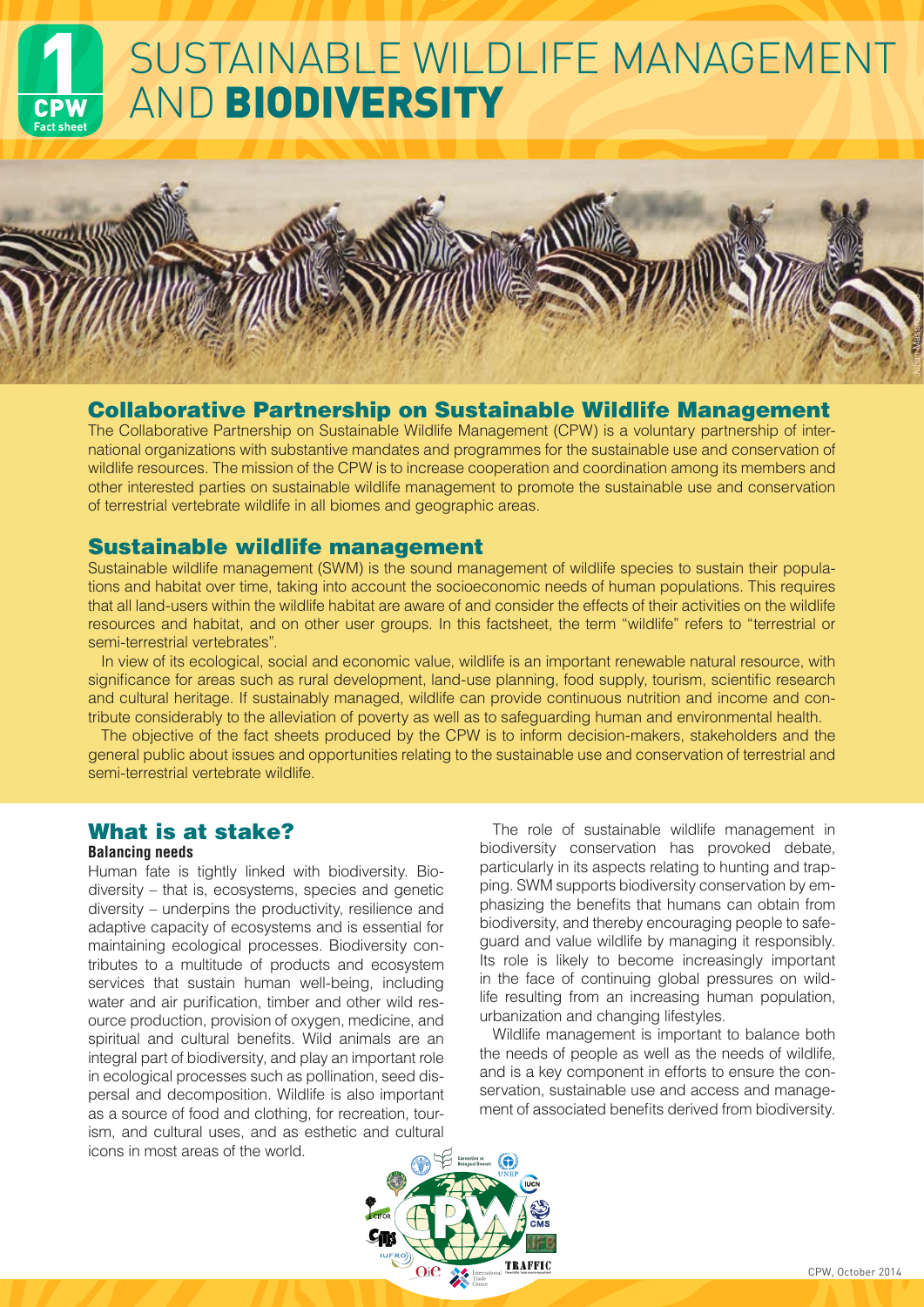## Key issues

#### **Species and habitat loss**

Efforts to achieve SWM face severe challenges. Many wildlife species are under threat, and some have become extinct, due to a variety of causes. For example, 26% of mammals and 13% of birds in tropical humid forests are listed by the International Union for Conservation of Nature (IUCN) as endangered or vulnerable.1 The main cause of these population declines is habitat loss, whereas over-exploitation by humans,<sup>2</sup> invasive species, pollution, and climate change are other important causes of decline. Local causes of decline vary but most involve the conversion of grasslands and forests to agricultural and pasture lands and unsustainable forest harvesting. Fragmentation and the loss of landscape connectivity can further degrade habitats for some large species.

Wildlife loss has consequences for vital ecological processes that support biodiversity, and may have serious socioeconomic impacts. For example, the loss of certain large wildlife species can affect forest regeneration, through lack of seed dispersal for certain trees, and the loss of key predators can lead to elevated herbivore numbers with consequent damage to habitats, or such species becoming nuisances to humans.<sup>3</sup> Loss of habitat and humans encroaching on nearby wildlife habitats also results in human–wildlife conflict. For example, elephants in some parts of Africa and Asia cause damage by eating cultivated fruits or trampling crops. These types of problems are often dealt with locally through unregulated killing of the animals, rather than solving the broader problems through wildlife conservation and management and land-use planning.

#### **Ensuring sustainable trade and consumption**

Other issues of concern for SWM involve illegal or unregulated trade in wild animals and in their parts and products. Some iconic species, such as rhinoceros and elephant, are declining due to excessive illegal killing and trade.<sup>4</sup> It has been estimated that in East and Southeast Asia, tens of millions of wild animals are traded each year regionally and from around the world for food or use in traditional medicines. Local and regional extraction of wild animal meat in the Congo Basin alone is reported to be over 4.5 million tonnes per year, and estimates for extraction in the Amazon Basin are over 1 million tonnes annually just for mammals.<sup>5</sup> While much of this may be legal and sustainable, and some provides important livelihood and socioeconomic benefits, some poses a serious threat to wildlife species, including such endangered iconic species as tigers.

Protected areas alone will not save all wildlife species; only a relatively small amount of any species' habitat is protected in most cases. Hence, it is important to manage and protect the majority of the habitats and populations of animals that exist outside protected areas as well. For many wildlife species, landscape-level planning and sustainable use are a key to long-term survival. Often, however, responsible agencies' capacity or funding is insufficient to properly manage these species, and there may be no adequate policies in place to support SWM.

### Experience and knowledge

**The ecological and human dimensions of management** Sound wildlife management programs build partly upon an understanding of biological and ecological factors, such as species' habitats, population sizes, migration routes, and population demographics. Effective and equitable programs also recognize the importance of the human dimension, not only in terms of people's needs and benefit-sharing, but also with respect to generating incentives and funding for wildlife conservation and sustainable use. Indigenous and local communities and private land-owners can benefit from, and receive incentives to invest in, wildlife through sport hunting, tourism, and harvesting of wildlife products. In Pakistan, a community-based trophy hunting programme for markhor (*Capra falconeri*), a wild goat species, was initiated in 1998. This has not only generated over USD2 million for community development (80% of trophy fees go to local communities), but boosted markhor populations: from 700 in 1994 to 4000 in 2010.6 In the Andes, the vicuña (*Vicugna vicugna*) was hunted to the brink of extinction in the 1950s for its fine wool, but a ban on international trade brought the population size to the ecosystem's carrying capacities, enabling the wool trade to reopen and creating an incentive for local communities to protect the vicuña by shearing their wool.

It is also important to ensure that some of the benefits from use of wildlife flow to local natural resource management authorities to sustain their management programs.

#### **Ongoing development of management techniques**

A vast body of both scientific and traditional/local knowledge exists, enabling the development of tools to protect and manage wildlife more effectively. In Namibia, the devolution of rights over wildlife and the acknowledgement of the relation between traditional knowledge and sustainable development has led to strong economic incentives for indigenous and local populations, new models of conservation and successful recovery of wildlife populations. Techniques are based on an understanding of individual species' populations, habitat area and threats, and enable SWM to protect wildlife species from overexploitation over the long term. Other techniques involve providing benefits to local people from wildlife use (through sport hunting, tourism, game cropping and live sales) or incentives for conservation to communities and land-owners, for example through tax deferrals or direct payments to maintain habitats, and engaging stakeholders directly in wildlife management programs.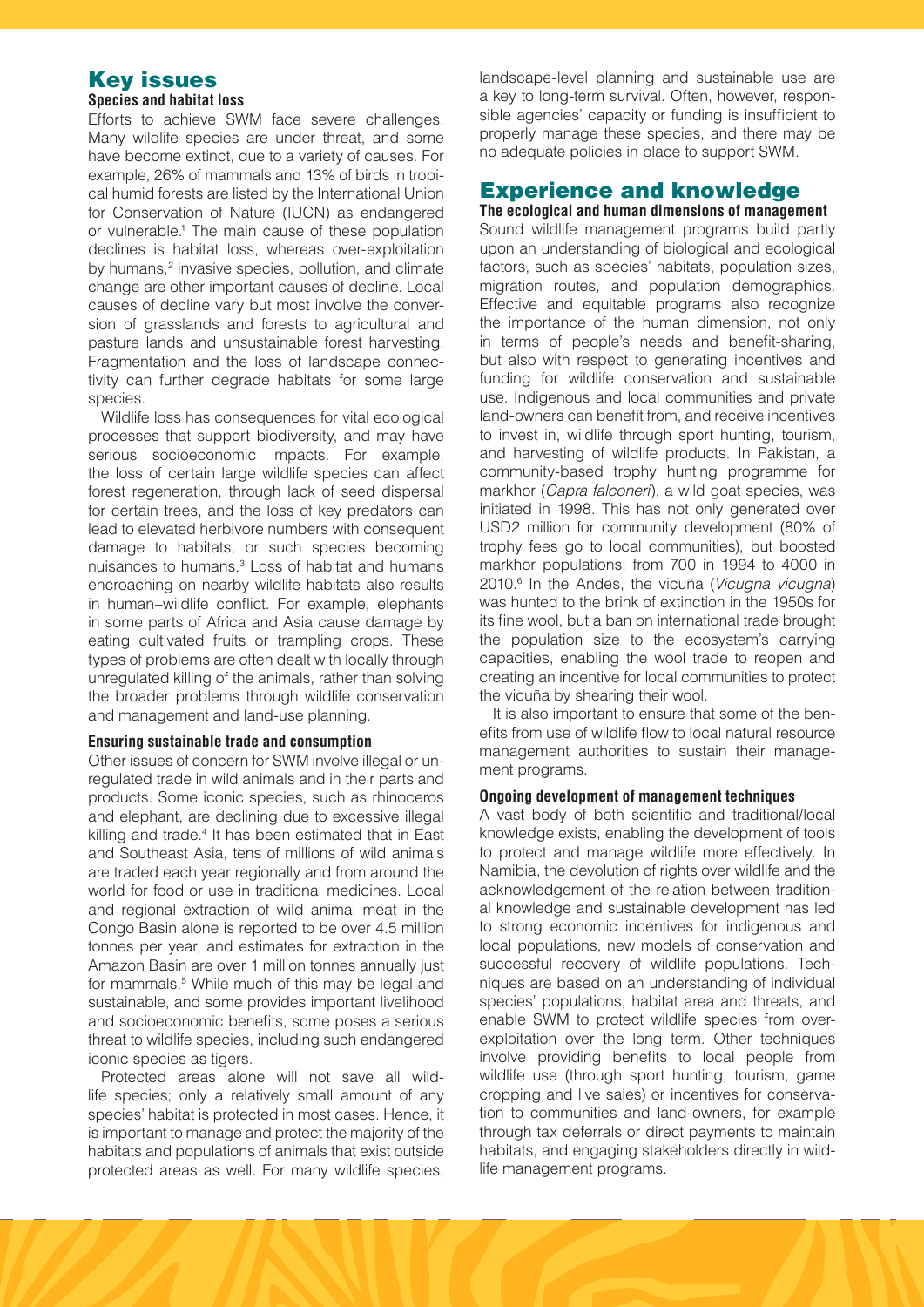A key aspect of SWM is the continuous development of new knowledge and the testing of management techniques to determine their impact and effectiveness. Such knowledge develops over time, both through experience and through targeted surveys and research, enabling mapping, active management, protection, and, in some cases, habitat recovery programs. New knowledge should be applied using an adaptive approach to wildlife management.

Ecotourism is a non-consumptive and revenuegenerating use of certain wildlife species than can provide additional income and incentive to protect and sustainably use biodiversity in appropriate landscapes and contexts. Such programs are now widespread, especially for bird-watching, in many countries. Nevertheless, these activities must be conducted in a sustainable manner so as not to cause excessive disturbances to the animals, damage to habitats from over-use, pollution or infrastructure, and to avoid conflicts with land-owners or indigenous and local communities.

#### **Raising public awareness**

A final but important key issue for SWM in the context of biodiversity conservation is education and public awareness. Such programs can strengthen conservation efforts by informing and involving managers, stakeholders and the general public in developing and enhancing management and conservation programs.

### **Challenges**

#### **Strengthening governance**

Some of the main limitations to effective wildlife management are lack of organizational capacity, unclear or weak land tenure, poverty, poor governance,



corruption, and lack of political will. Further, in some countries and in certain circumstances, a lack of devolution of power over wildlife resources to local communities and inadequate benefit-sharing hamper effective management. Also, with rising levels of prosperity in Asia and Africa and demand for "traditional" medicine, cures and/or foods, poaching can be a rational economic decision for those involved. Addressing this is a serious challenge.

Implementing national biodiversity strategies and action plans, meeting national and international targets, and integrating wildlife conservation and sustainable use values into other sectoral policies (e.g. energy, health, transportation) can assist countries in developing frameworks to effectively manage their natural wildlife resources.<sup>7</sup> Such approaches can improve governance of natural resources and help demonstrate the benefits of wildlife in generating sustainable value chains.

#### **Climate change and demographics**

Climate change and its effects on the other drivers of biodiversity loss, such as habitat change, has become a considerable challenge for managers in recent years. For example, diseases are now appearing in animal populations that have no immunity, through the movement of disease vectors to areas where they were previously unable to survive. These changes also have implications for human health.<sup>8</sup>

A growing challenge is the continual increase in human population as well as urbanization, resulting in encroachment and impoverishment of habitats, numerous human–wildlife conflicts relating to food and space to live, and over-exploitation and unsustainable consumption and production.

### **Opportunities**

**Leveraging international instruments and mechanisms** Global commitments have increased political attention to SWM and species conservation. For example, the Strategic Plan for Biodiversity 2011– 2020 and Aichi Biodiversity Targets, adopted at the Convention on Biological Diversity (CBD) COP10, have been accepted by other conventions and sectors as a useful global framework to conserve, restore, and sustainably use biodiversity and enhance its benefits for people. The Addis Ababa Principles and Guidelines for the Sustainable use of Biodiversity<sup>9</sup> provide an additional framework to assist resource managers in ensuring that their use of biodiversity will not lead to a long-term decline. Other global contributions to SWM include the Convention on International Trade in Endangered Species of Wild Fauna and Flora (CITES) and the Convention on the Conservation of Migratory Species of Wild Animals (CMS).10 At a regional level, several agreements exist among species range states, e.g. the North American Migratory Birds Convention. Governments can take advantage of these agreements to support their own national programs.